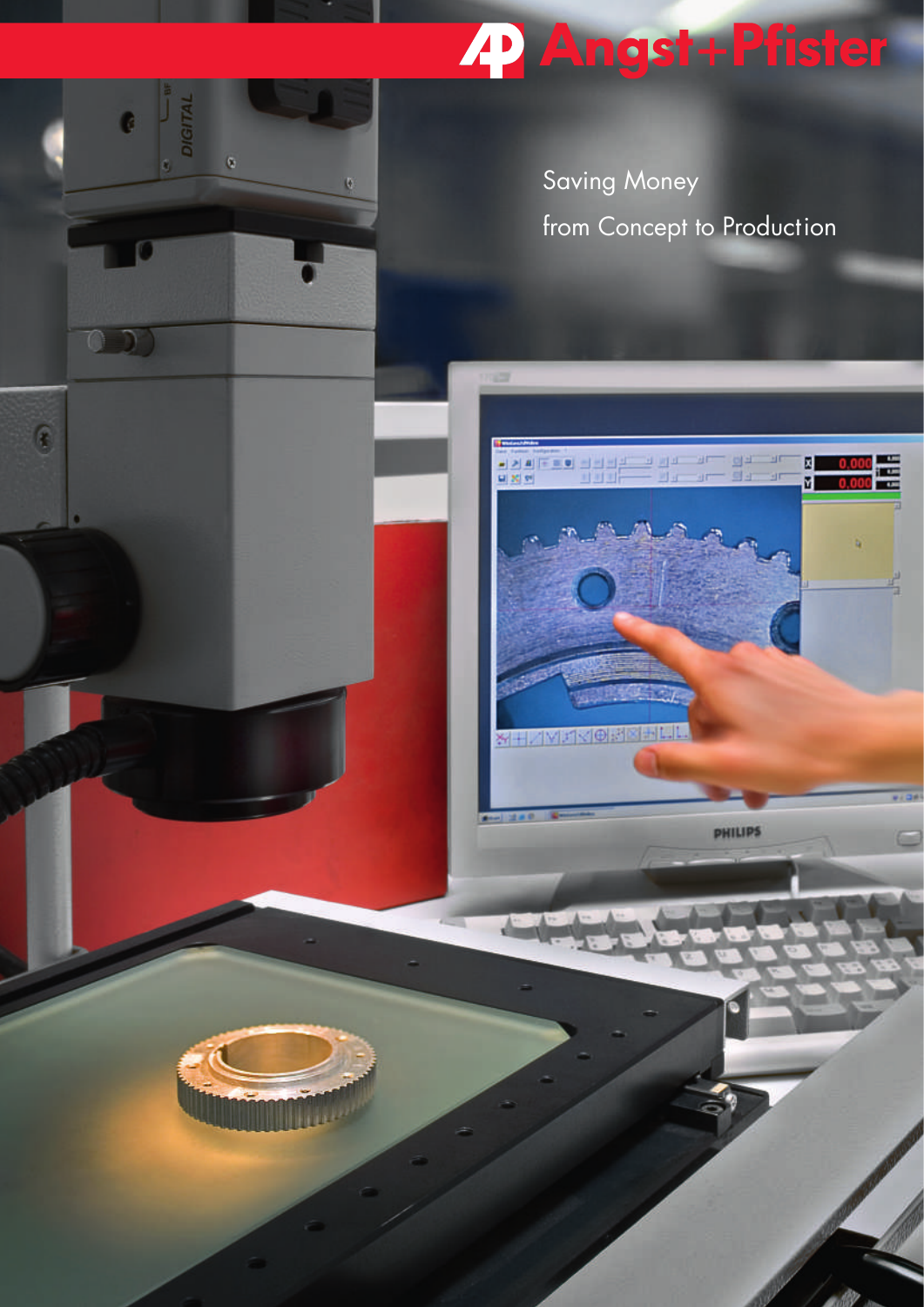# Customized Services for Customized Products

| Angst + Pfister's<br>expertise in    | <b>Engineering</b><br><b>Assessement</b>                  | <b>Design-in</b><br>and Cost-out            | <b>Prototyping</b><br>and Samples                                         | <b>Series</b><br><b>Production</b> |
|--------------------------------------|-----------------------------------------------------------|---------------------------------------------|---------------------------------------------------------------------------|------------------------------------|
| <b>Engineering</b>                   | - Industry and application - Virtual design<br>references | - Total cost of ownership                   | - Customization workshops - Global sourcing<br>deliver full functionality | - Production scheduling            |
| <b>Services</b>                      | - Feasibility studies<br>- Innovative ideas               | - CAD, CAE drawings<br>- Numerical analysis | - Fast prototyping<br>- Pre-series production tests - Just-in-time/kanban | - Blanket purchasing contracts     |
| <b>Obvious customer</b><br>benefits* | - Clearly defined norms                                   | - Detailed product<br>specifications        | - Quality certification<br>documents and testing                          | - Supply chain solutions           |

\* price based on requirement

## **Engineering Assessment**

Over the years, Angst+ Pfister has built up a comprehensive team of highly qualified application engineers who have amassed expertise across a broad range of industries. Getting Angst+ Pfister involved at the beginning accelerates the time-to-money of a new design project. Under the APSO (Angst+ Pfister Solutions) brand, our engineering specialists develop tailor-made solutions for practically any application within our five core product areas.



**APSOplast® Engineering Plastics Technology**

**APSOseal® Sealing Technology**



**APSOfluid® Fluid Handling Technology**



**APSOdrive® Drive Technology** **APSOvib® Antivibration Technology**



## **Design-in and Cost-out**

Our application engineers' excellent knowledge of materials and deep understanding of the manufacturing process make Angst+ Pfister the ideal partner for customerspecific product solutions. Everyday, we create customized components that are developed specifically for our customer's applications and requirements. The experts at Angst+ Pfister consider the entire production process and help our customers systematically save money by reducing the total cost of ownership.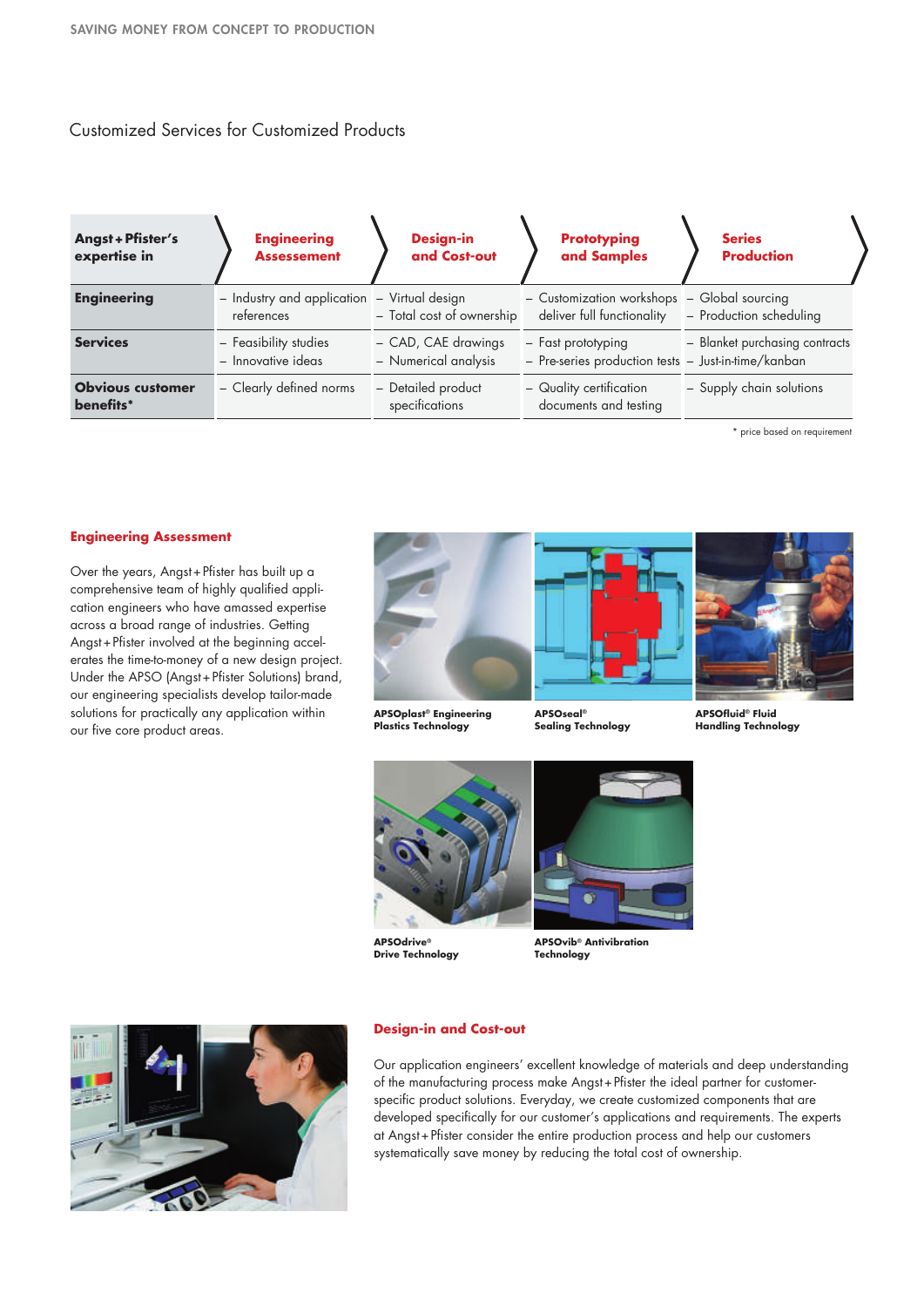

## **Prototyping and Samples**

In the development process, Angst+ Pfister can save our customers time not only by creating prototypes, but also by manufacturing pilot series. Additionally, we provide declarations of conformity with a wide variety of industry regulatory norms and leading specific certifications, including:



## **Workshops**

Angst+ Pfister's state-of-the-art Swiss production facilities perform at the highest quality a variety of value-adding manufacturing steps, such as:

- pre-assembly production
- contour cutting and stamping
- machining of semifinished products into finished components
- exactly calibrating gas springs
- TIG/plasma welding to manufacture metal hose assemblies
- precisely pressing fittings onto hoses
- welding polyurethane toothed belts

## **Quality Certification Documents**

As an ISO 9001:2008-certified enterprise, Angst+ Pfister knows that quality is a critical component of sustainable revenue streams and profitability. Therefore, Angst+ Pfister is capable of carrying out comprehensive quality testing, providing a wide range of quality certifications and exact test protocols. These include:

| Documents*                                                    | Norm                                   | <b>Description</b>                                                                                                                                   |  |
|---------------------------------------------------------------|----------------------------------------|------------------------------------------------------------------------------------------------------------------------------------------------------|--|
| Manufacturer certificate of compliance 2.1                    | EN 10204-2.1                           | Certification of delivery in compliance with the order specifications                                                                                |  |
| Manufacturer certificate of compliance 2.2                    | EN 10204-2.2                           | Certification of delivery through manufacturer's quality-control department                                                                          |  |
| Manufacturer certificate of compliance 3.1                    | EN 10204-3.1                           | Certification of compliance with the order specifications including results of specific testing                                                      |  |
| Manufacturer certificate of compliance 3.2                    | EN 10204-3.2                           | More rigorous certification of compliance with the order specifications including results of specific testing                                        |  |
| Declaration of conformity                                     | EN ISO/IEC 17050                       | Certification that the specific properties of a certain good or version meet recognized standards                                                    |  |
| IMDS entry                                                    | VDA 231-106                            | Entry in International Material Data System and Global Automotive Declarable Substance List                                                          |  |
| Initial sample test report                                    | pursuant to customer<br>requirements   | Initial sample test report in accordance with customer requirements                                                                                  |  |
| Initial sample test report in accordance<br>with PPAP Level 3 | ISO/TS 16949.<br>VDA volume 2, QS 9000 | Special initial sample test report in accordance with customer requirements (automobile industry), i.e. design FMEA,<br>control plan, sample product |  |
| Test protocol                                                 |                                        | Test protocol in accordance with customer requirements                                                                                               |  |
|                                                               |                                        |                                                                                                                                                      |  |

\* price based on requirement

## **Series Production**

Drawing on a wide international network of manufacturers, Angst+ Pfister can provide the right component at the right price on a just-in-time basis, no matter where the customer is located in Europe or Asia. To ensure best prices and availability, blanket purchasing contracts can be arranged for values greater than EUR 5,000. To reduce the total cost of ownership, contact us for kanban, just-in-time and complete supply chain management solutions.